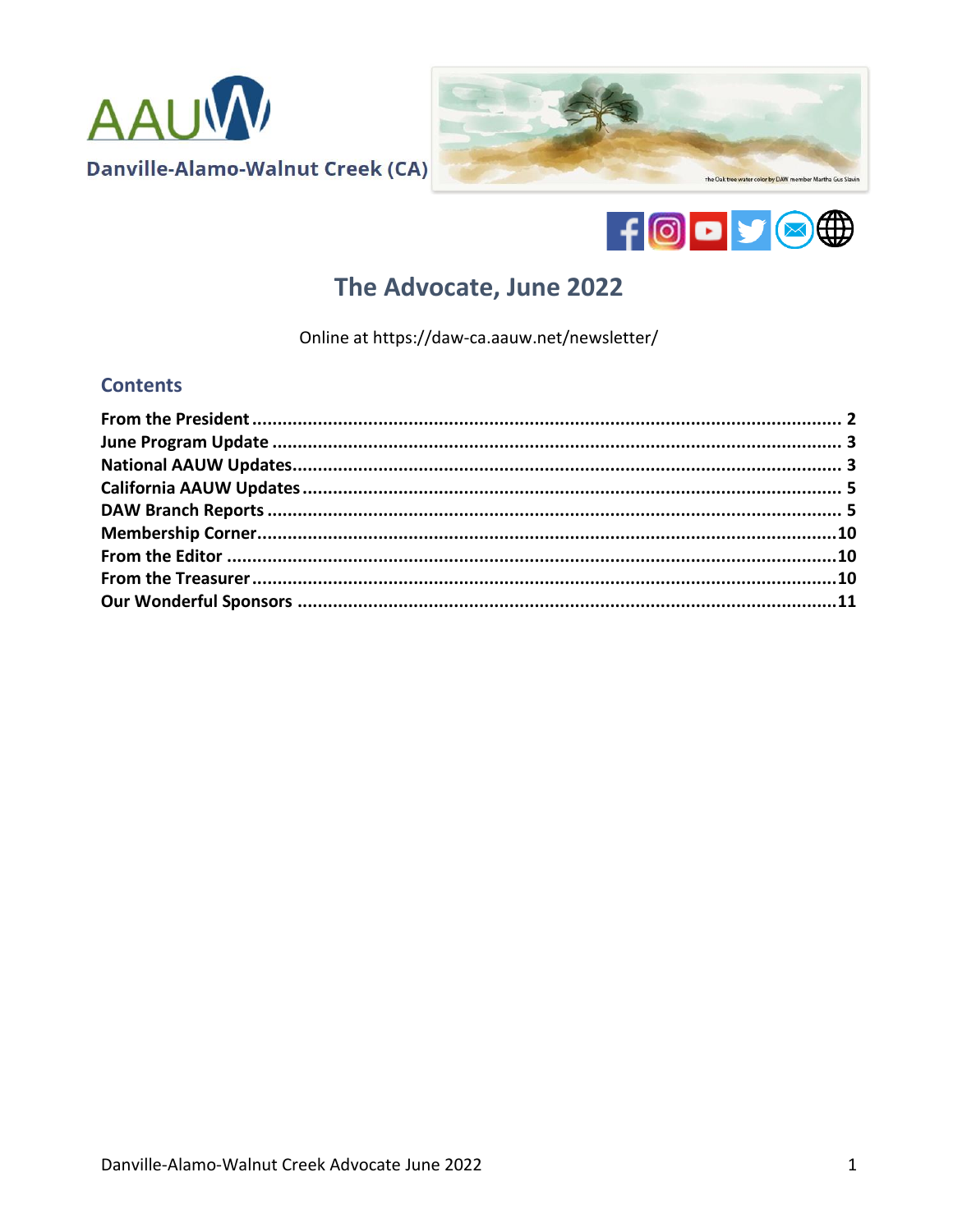<span id="page-1-0"></span>

June marks the end of the AAUW Fiscal Year and of my term as branch president. It's been a challenging time, especially with Covid still keeping some people at home. Many, many thanks to all the wonderful, dedicated board and committee members who've worked so hard for the branch in the past year! I'm looking forward to celebrating all our accomplishments at the Membership Engagement and Installation party on June 16.

That said, I'm not going far; I'll be starting in July as co-president partnering with past president Chris Ritter. We are excited to build on ideas from the past year and will expand them during our board's planning session in August. Look for more in-person events continuing with the Member Brunch in September, and a regular monthly branch meeting on the 3<sup>rd</sup> Thursday starting in October. We will also continue to build on our branch's advocacy activities, led by the Public Policy team. There are certainly several critical areas that need our support in these contentious times.

June is National Pride Month and we've included quotes in this issue that will hopefully inspire you as we celebrate the richness diversity brings to AAUW. With graduations and vacations on the horizon, I hope you have some exciting, or perhaps restful, summer plans.

Take care – be kind.

Joanne Quijano, President DAW Branch



#### **June checklist**

- **June 3-5 – [Wear orange](https://wearorange.org/)** to end gun violence weekend
- **June 2 -15 – Vote in the branch election** look for the ballot in your email
- **June 16, 5:00 pm – Membership Engagement & Installation [RSVP here](https://www.eventbrite.com/e/membership-engagement-executive-board-installation-party-tickets-336838431817)**
- **[Donate here](https://daw-ca.aauw.net/donate/)** to support DAW branch programs
- **Volunteer!** Become a candidate for the **branch board, l**earn about positions **[here](https://daw-ca.aauw.net/volunteers-needed/)**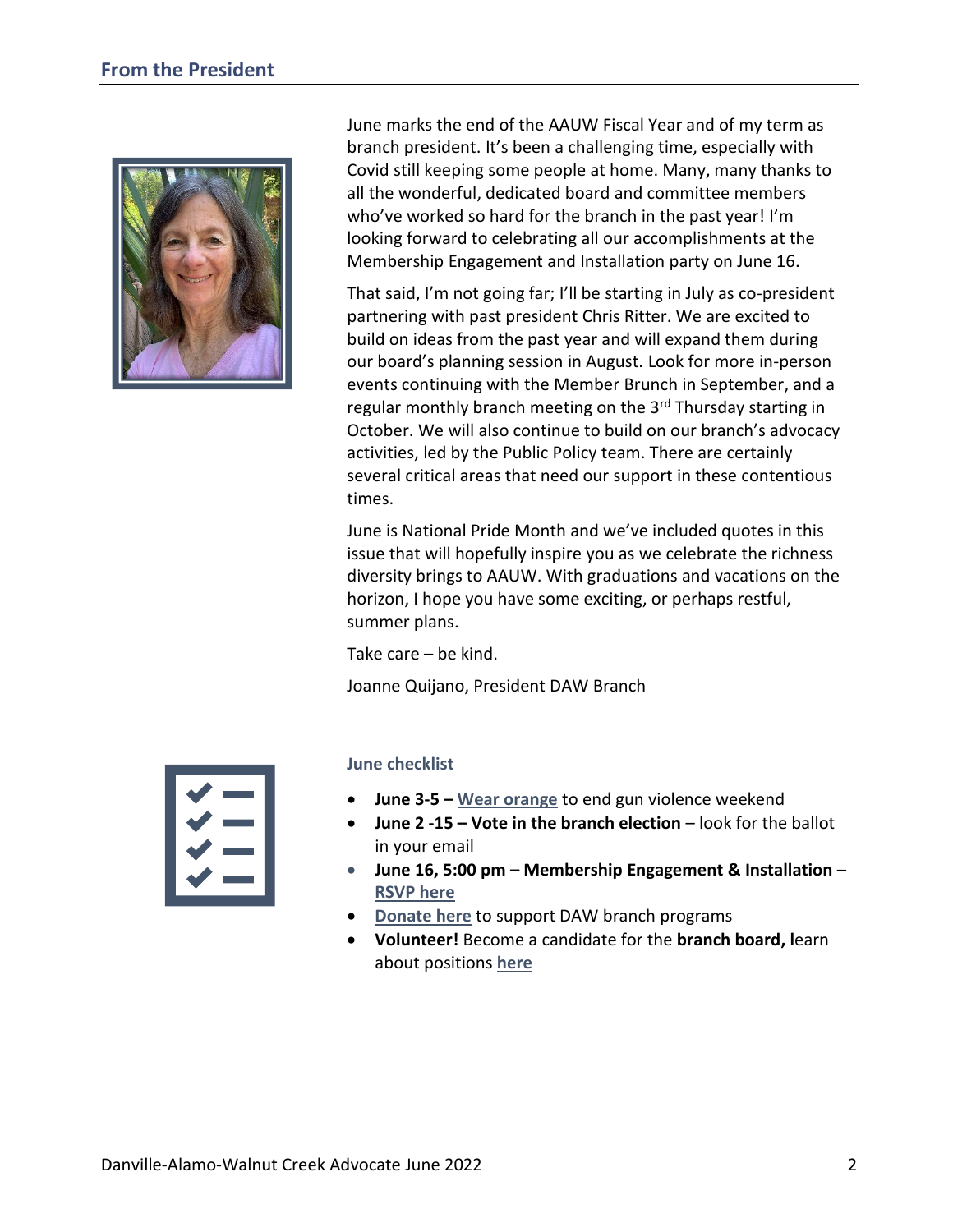<span id="page-2-0"></span>*"You don't have to be gay to be a supporter—you just have to be a human." — Daniel Radcliffe*



**Engage and celebrate: Membership Engagement & Executive Board Installation, Thursday June 16, 5:00 PM – 7:30 PM**

Join your fellow branch members and prospective members at our annual meeting marking the end of the AAUW fiscal year. We'll enjoy a relaxing, fun evening in a lovely setting hosted in Deborah Wechsler's backyard. Celebrate the past year's accomplishments, honor the out-going Executive Board and welcome new incoming board members who take office starting in July.

#### *Featuring:*

- Social time with appetizers and beverages
- Recognition of 2021-22 AAUW Funds Branch-Named Gift Honorees
- Update on Local Scholarship students
- Installation of the 2022-23 Branch Executive Board
- Opportunities to learn and engage with branch committees.

Get involved to help the branch achieve our mission of advancing gender equity for women and girls.

**RSVP [here!](https://www.eventbrite.com/e/membership-engagement-executive-board-installation-party-tickets-336838431817)**

# <span id="page-2-1"></span>**National AAUW Updates**

*"This community has fought and continues to fight a war of acceptance, a war of tolerance, and the most relentless bravery. You are the definition of courage, do you know that?" — Lady Gaga*



#### **Time to renew your membership**

It's that time of year! Renewals for all current members are due on or before July 1, the start of our organization's fiscal year.

Membership dues for 2022-23 have increased slightly:

- *National dues:* \$67, of which \$64 is tax-deductible.
- *State dues:* \$20 but are not tax-deductible.
- *Branch dues:* \$21. DAW branch members pay a total of \$108 for their renewals.

You have several options to renew:

• Use our branch website to renew online through PayPal. [Renew](https://daw-ca.aauw.net/membership-payment/) here (note: there is an extra fee for PayPal)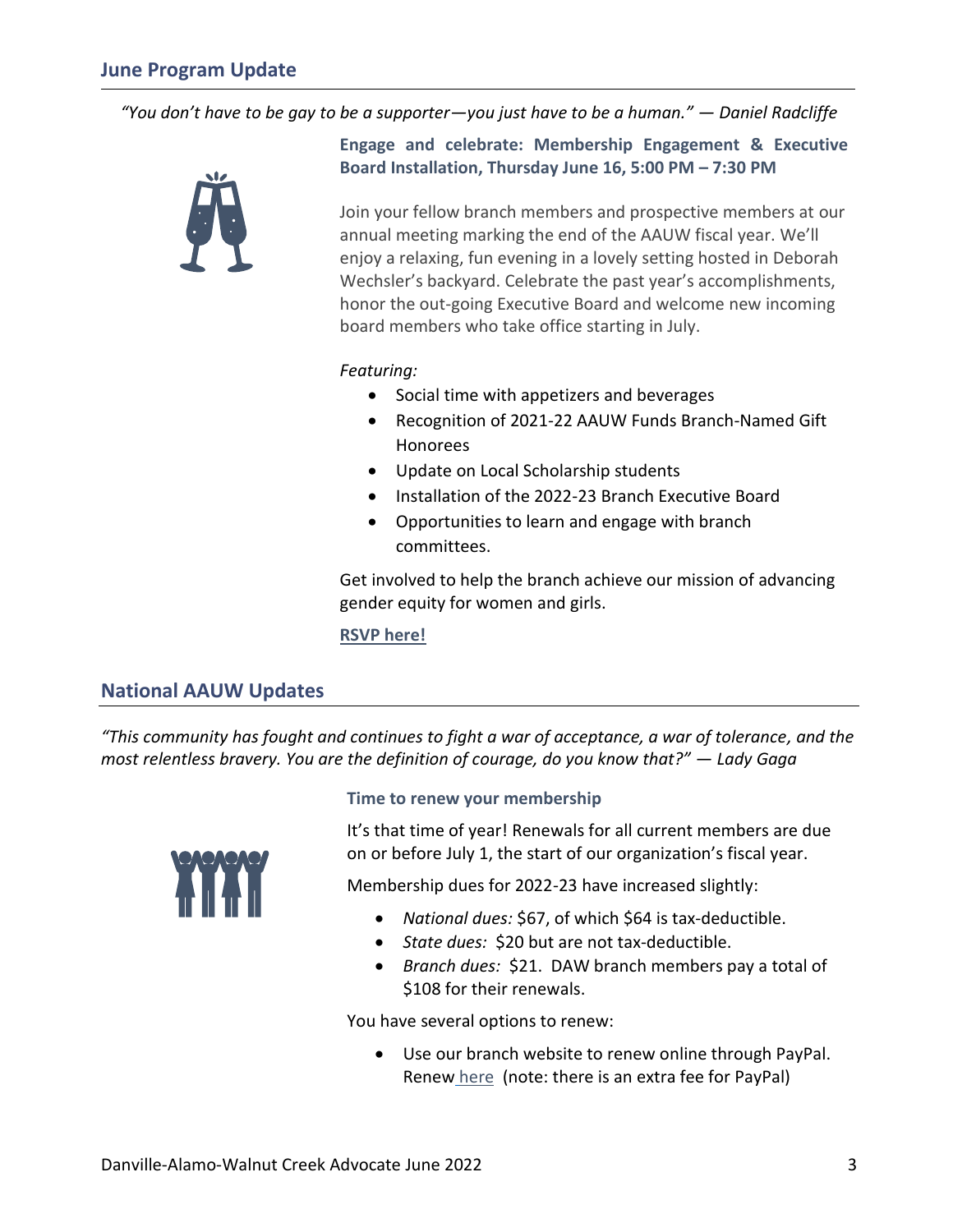- Follow the instructions recently emailed by National about renewing; this process will go through their new Community Hub app.
- Mail a check for \$108 (made out to DAW AAUW) to our branch PO Box at: Danville-Alamo-Walnut Creek AAUW PO Box 996 Alamo, CA 94507

### **Learn about Community Hub**

Have you tried "Community Hub," our new national member support system? Recently launched, it's an app for managing membership information and renewing your individual membership through your "Personal Snapshot".

Click [HERE](https://www.aauw.org/membership/new-systems-update/) for tutorials and written instructions on how to use the app. Thank you for your during the transition to this new system.

# **Rally for reproductive rights!**

The leak of a draft opinion in the Dobbs v. Jackson Women's Health Organization case suggests that the Supreme Court may overturn this landmark decision and take away a fundamental right that Americans have held for almost 50 years.

Get involved. Check out the [national web page](https://www.aauw.org/resources/policy/rallying-for-repro-rights/?emci=a4d05994-52cd-ec11-997e-281878b83d8a&emdi=eda5941a-58cd-ec11-997e-281878b83d8a&ceid=951770) for ideas on how you can help.



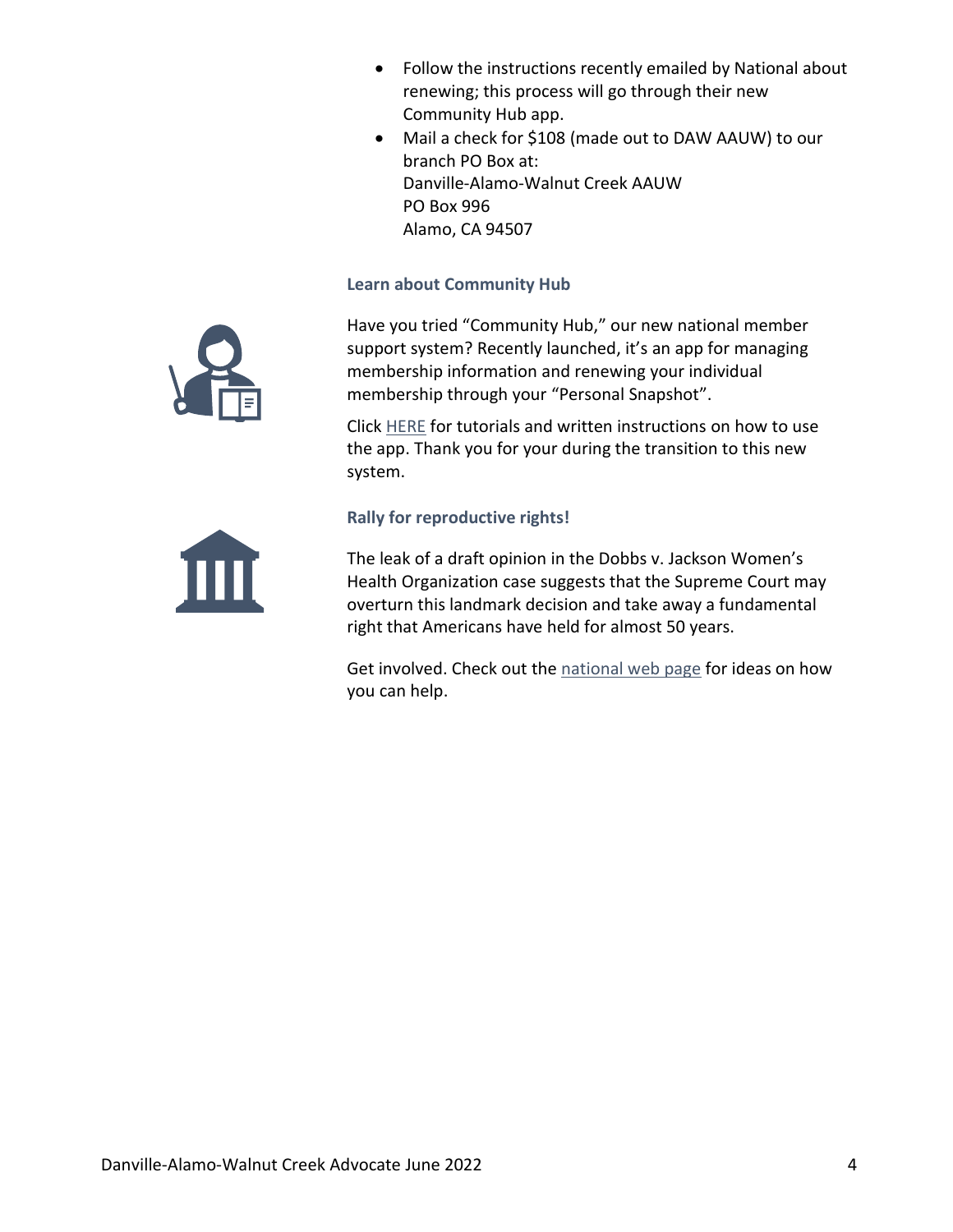<span id="page-4-0"></span>*"When all Americans are treated as equal, no matter who they are or whom they love, we are all more free." — Barack Obama*



**Give yourself a hand! California recognizes top contributors**

Thanks to everyone who contributed to the AAUW Fund, we raised nearly half a million dollars combined with all the California branches! To top it off, our DAW branch was recognized as one of the top 10 contributors in the state.



**Happy birthday Title IX!**

*"No person in the United States shall, on the basis of sex, be excluded from participation in, be denied the benefits of, or be subject to discrimination under any educational programs or activity receiving federal financial assistance."*

June 23 marks the 50th anniversary of the enactment Title IX. It's about more than sports. Learn more about this critical legislation, on the AAUW California website, Title IX [Public Policies page](https://www.aauw-ca.org/category/public-policy/title-ix/) and listen to a recording by the Santa Clara County Interbranch Council [called Title IX: What You Don't Know Can Hurt You](https://www.aauw-ca.org/category/public-policy/title-ix/).

*By Kathleen Harper, Director, and Sue Miller, Public Policy Committee Co-Chairs, [publicpolicy@aauw-ca.org](mailto:publicpolicy@aauw-ca.org)*

# <span id="page-4-1"></span>**DAW Branch Reports**

*"Your judgments about another person say more about your own character than the character of the person you're pointing a finger at." — Alaric Hutchinson*



# **Watch for your ballot: vote for your branch Executive Officers**

It's time to elect your new branch officers. The new executive team will take their positions July 1. You should be receiving an email soon with the slate of candidates and we need your vote to make the election official.

The candidates:

- Co-President Joanne Quijano
- Co-President Chris Ritter
- Programs VP Tanya Earls
- Secretary Cindy Dragomanovich
- Treasurer Monika Witte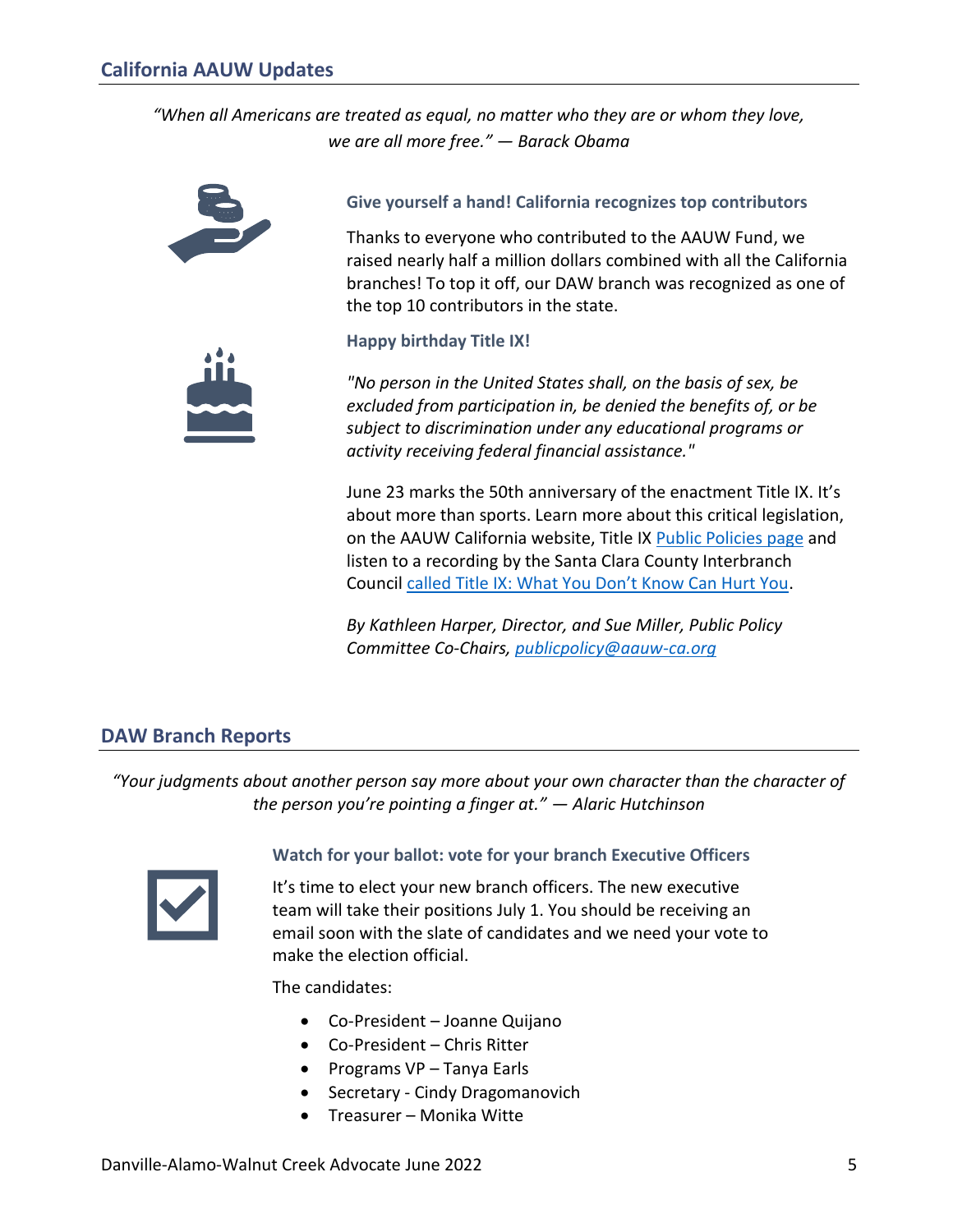#### **Take the lead or join a team – positions available**



Thank you to all who answered the call to participate in our branch leadership positions, committees and project teams. We have a terrific group of candidates for next year's elected board who will be introduced at our June 16 Member Engagement and Board Installation party.

We're still in need of a VP of Membership (committee of four is committed and ready to go) and a co-VP of Programs to partner with Tanya Earls. Volunteers are welcome!

We also need to fill out several of our appointed board positions along with filling in more committee members to build working teams. Committee representatives will be at the Installation party to talk more about specific opportunities. For more information, visit the branch website volunteer page [HERE.](https://daw-ca.aauw.net/volunteers-needed/)

Available areas are:

- Advertising Sales Manager lead and committee members
- Advocate Editor lead
- Communications lead
- DEI committee members
- Expanding Your Horizons committee members
- Fundraising Events committee members
- Garden Tour lead and committee members
- Hospitality committee members
- Local Scholarship committee members
- Nominating Committee 2023-24– lead and committee members
- Parliamentarian/Policy & Procedures committee members
- Public Policy committee members
- Tech Team committee members
- Tech Trek co-lead and committee members

Your volunteer efforts are critical to the ongoing success of our branch activities, programs, and advocacy efforts!

*By Chris Ritter, Nominating Committee Chair*



#### **Volunteer for Tech Trek – June 20-24**

After months of planning, organizing and preparation, Tech Trek camp takes place this month. Tech Trek is a science and math camp designed to develop interest, excitement and selfconfidence in girls entering eighth grade in the fall. We're sponsoring 15 students to participate in camps at Sonoma State and Fresno. Volunteers are needed for the Sonoma Camp and at the traditional Ice Cream Social on June 6 which orients the students and gives them a chance to meet each other.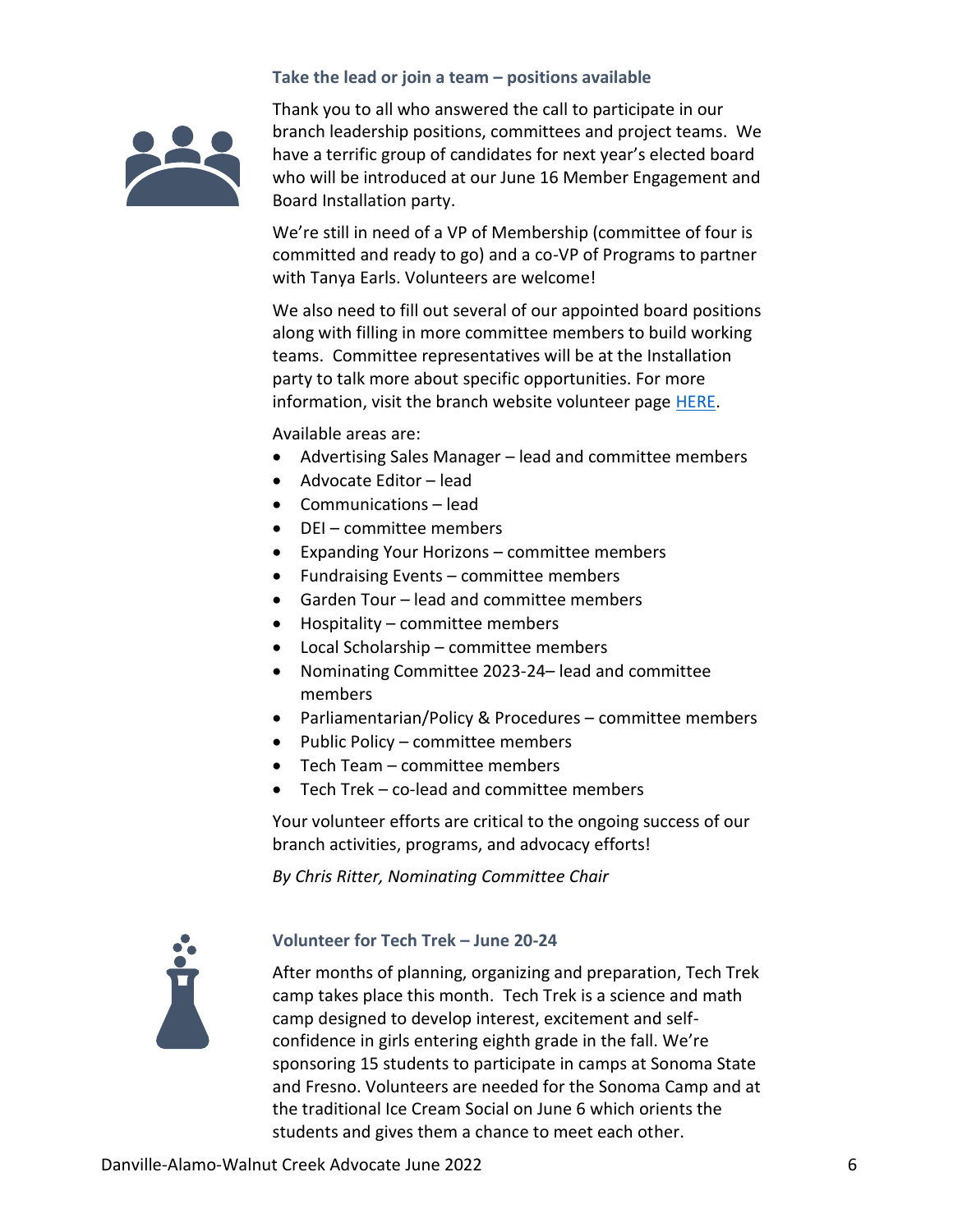Interested in volunteering? Please contact Deborah Wechsler [deborah.wechsler@gmail.com](mailto:deborah.wechsler@gmail.com) 



#### *Be aware of campus sexual assault*

Students on college campuses often face sexual harassment and violence. A 2019 study found the rate of undergraduates who experienced rape or sexual assault through physical force, violence, or incapacitation to be 26.4 percent for women, 23.1 percent for transgender, genderqueer, or nonconforming students, and 6.8 percent for men.

A crucial first step toward solving problems is accurate reporting and measurement. Lack of reporting, action, education, and trust may be exacerbated by the understaffing and underfunding of Title IX positions and offices at universities.

[Read more here](https://daw-ca.aauw.net/advocacy/public-policy-update/) about the issues and the proposed California legislation and Assembly bill to address these problems.

#### **Public Policy Update**



#### *Reproductive rights*

As the rest of the country braces for the upcoming Supreme Court decision on Roe vs Wade, the Women's Caucus is sponsoring a suite of 13 bills currently in the California Assembly and Senate to codify abortion protections. "We will not back down, we will double down," says Senator Toni Atkins (D-San Diego).

The bills are:

- AB 1666: Protection for patients and providers against abortion lawsuits from other states.
- AB 2091: Protection of medical privacy from out of state subpoenas for data.
- AB 2223: Prohibits investigations into fetal deaths after 20 weeks.
- AB 2626: Prohibits medial/nursing boards from revoking or suspending licenses for providing an abortion.
- AB 2134: Creates the CA Reproductive Health Equity Program to give grant funding for providers to offer abortion/contraception access to low-income people.
- AB 2205: Requires healthcare plans to create a separate funding category for abortion services and report balance yearly.
- AB 2320: Provides funding to primary care clinics in 5 counties for marginalized patients who need to travel for service.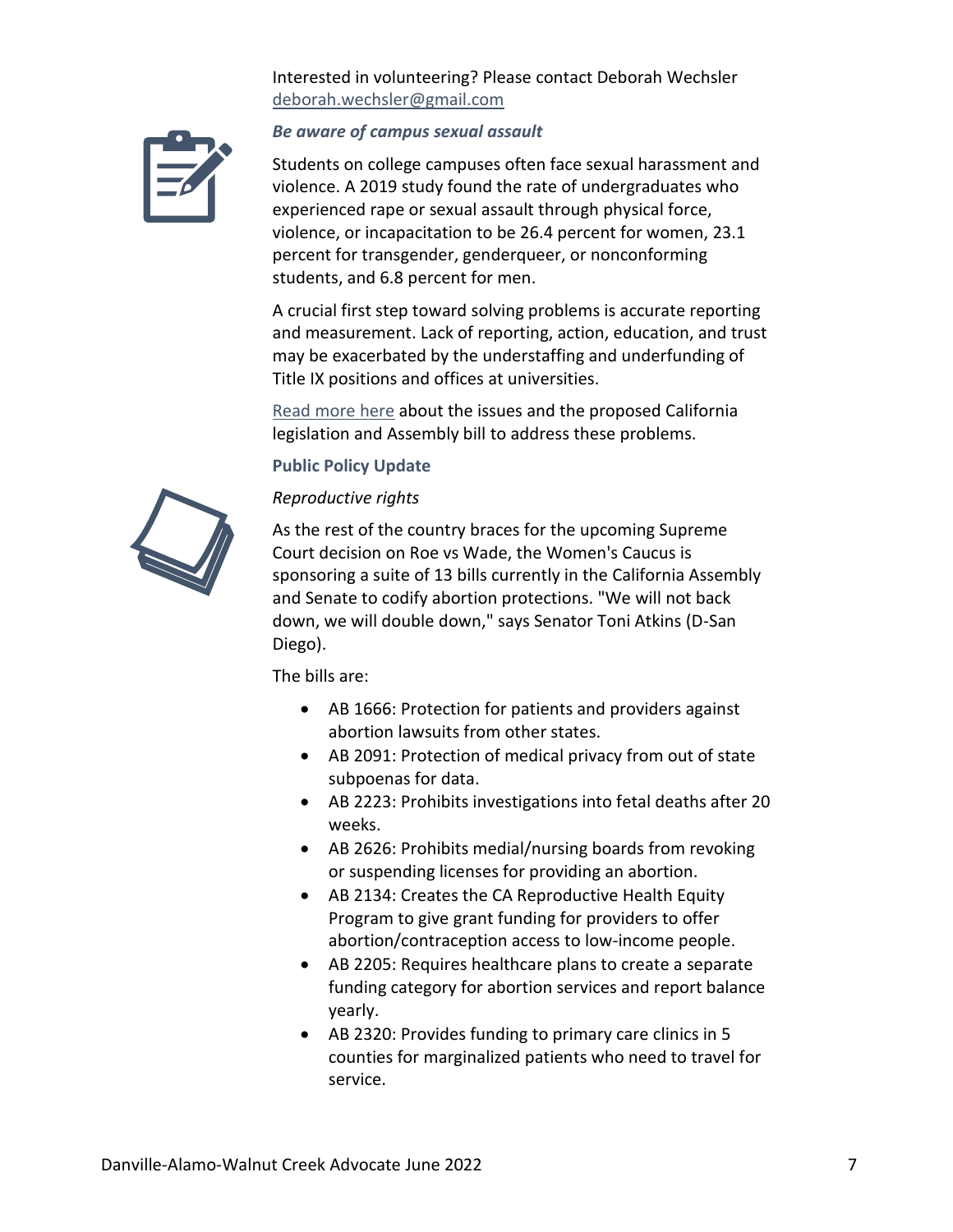- AB 1918: Creates CA Reproductive Health Service Corps to recruit, train and retain a diverse workforce of health care professionals.
- AB 2586: Creates a working group to address reproductive health inequities for communities of color.
- SB 245: Eliminates copay for abortions (already passed and signed into law).
- SB 1245: Creates LA County Abortion Access Safe Haven Program to provide safe access to abortion, regardless of residency status.
- SB 1142: Create website and educational programs to help find abortion services in the state and create a fund to help low-income women pay for abortion services.
- SB 1375: Ease nurse practitioner requirements for performing an abortion without a doctor present.

"All of these bills weave together to strengthen the infrastructure," says Sen. Atkins. "There is a cost to that, but we need to be doing that anyway."

"We will fight and do what we need to do to ensure that we have an equitable system that is accessible to anyone needing refuge here in California," adds Assemblyman Garcia.

Meanwhile, Gov. Newsom just released a revised version of his budget to include \$125 million to expand abortion access and fund many of the programs created by the bills.

# *Protecting children's' privacy rights*

The California Age-Appropriate Design Code would require social media platforms to switch off geolocation for children, discontinue "nudging" techniques that trick kids into giving up their information, reduce exposure to harmful content and limit the potential for risky connections with adults.

Co-authored by Assembly members Buffy Wicks, a Democrat from Oakland, and Jordan Cunningham, a Republican from Templeton, the bill is modeled after a recently passed U.K. law. At a time when teenagers spend an average of 8.5 hours online each day, the bill would force social media companies to implement the strongest available safety settings by default for users under 18.

#### *Domestic terrorism*

It's been a bad time for the country as the Buffalo massacre unfolded this past month. The radicalization of the young white male motivating him to commit the shooting in Buffalo on the Black community was a direct result of the "Great Replacement theory," formerly a fringe idea that is now being bandied about in some political circles. Per experts, the process is remarkably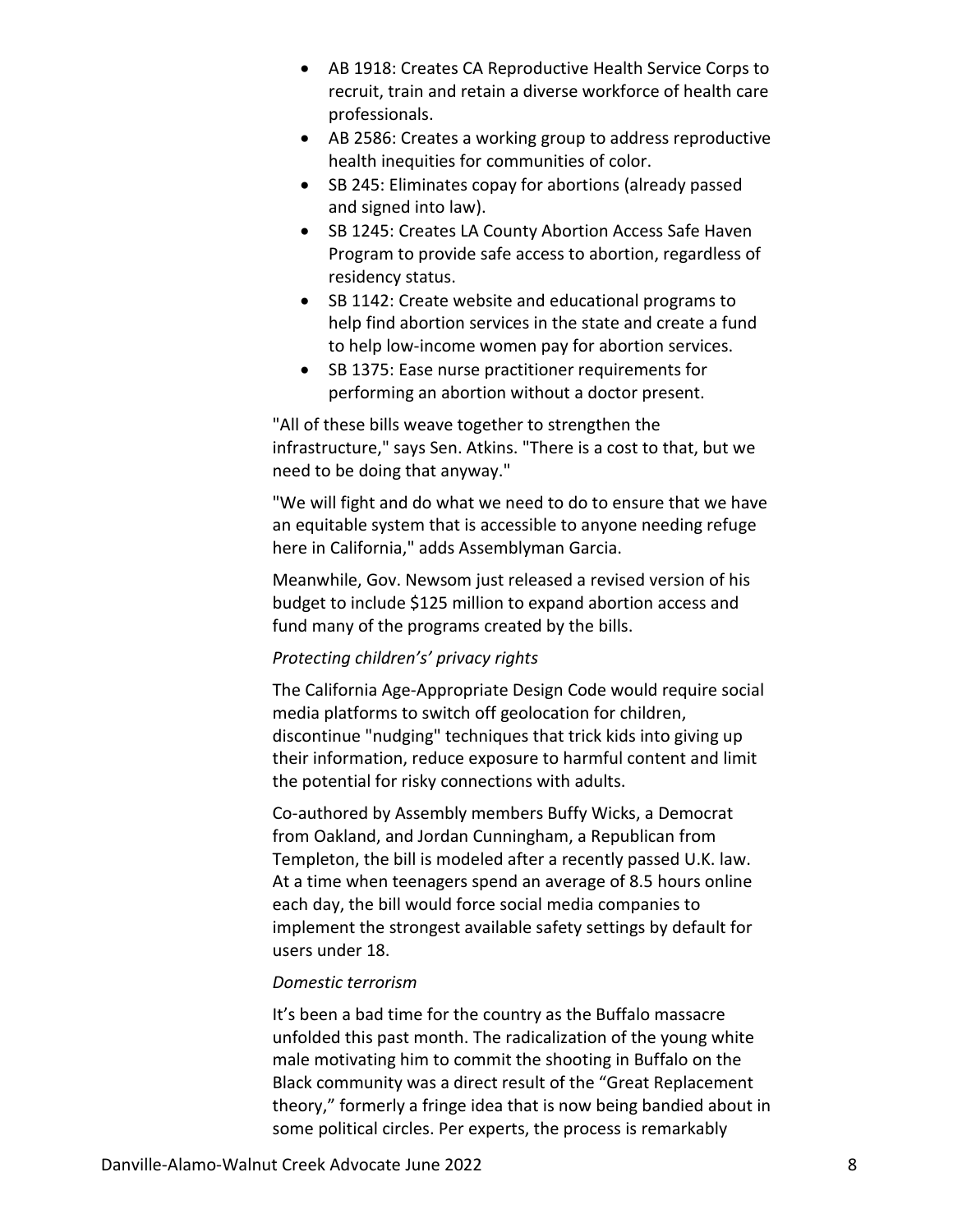similar to the radicalization of youth to commit the acts of 9/11. Unfortunately, there are no laws on our books regarding domestic terrorism and the warning signs were not heeded in this instance.

*Local area advocacy*



*DAW members and friends show support for "Black Lives Matter"*

Closer to home in Danville, a few White demonstrators with their faces covered, held" White Lives Matter" signs shortly after the Buffalo shooting. Some of our AAUW members participated in a counter-rally to balance out the voices that stoke the fires of extremism.

Branch members also attended at a meeting held by Saru Jayaraman, a lawyer and avid defender of fair wages in the restaurant industry and went to a reproductive rights rally in Sacramento.

There are numerous opportunities to get your voices heard. Stay tuned as we continue to inform you about local advocacy opportunities.

As the elections roll around, we want to encourage everyone to vote. We will be starting a campaign to get out the vote with postcard writing and supporting sister organizations that align with our public policy priorities.

Stay alert! Stay engaged! Stay involved!

By Asha Bajaj, Public Policy Chair, [ashakiran@gmail.com](mailto:ashakiran@gmail.com)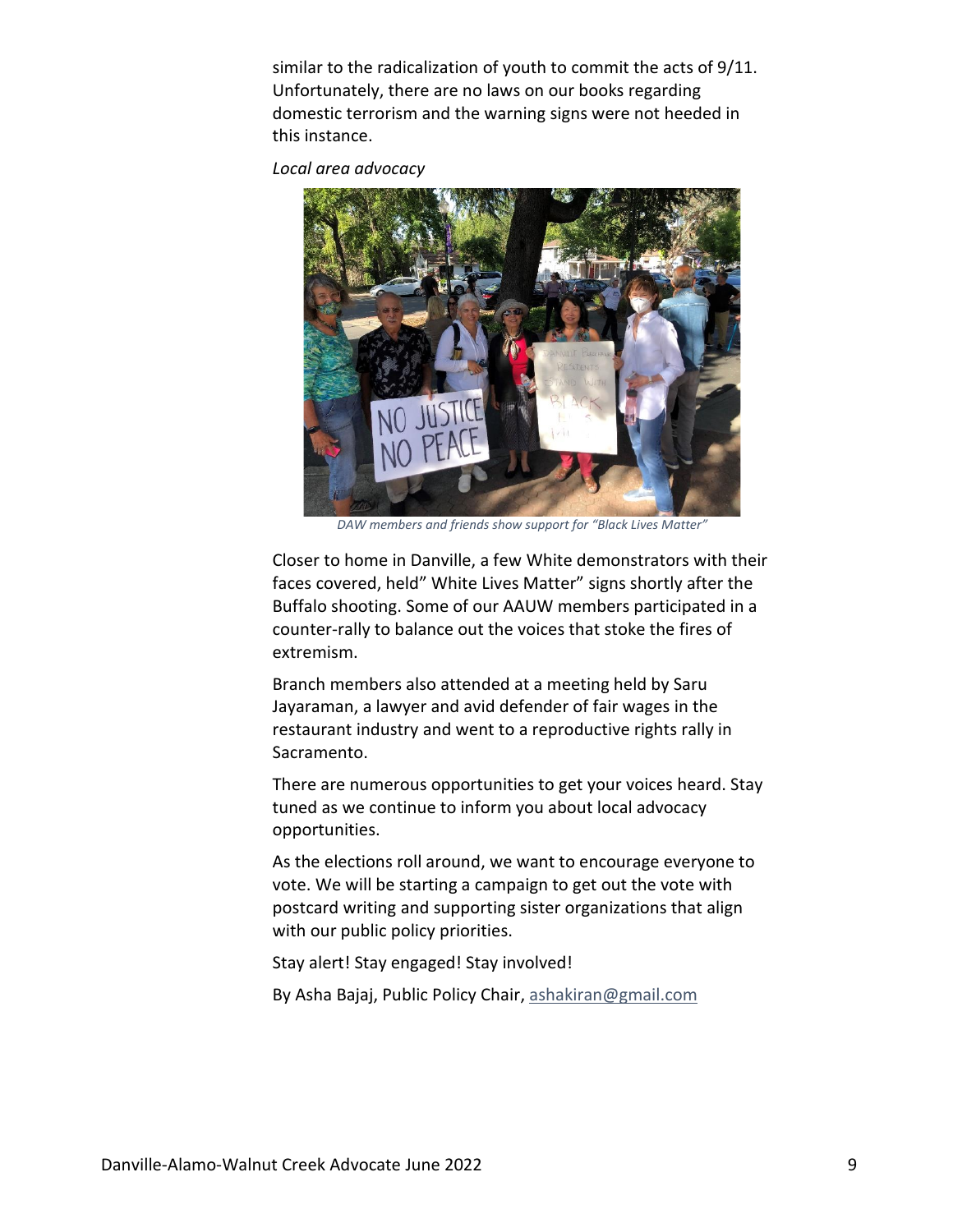<span id="page-9-0"></span>*"Openness may not completely disarm prejudice, but it's a good place to start." – Jason Collins*



#### **Read with Morning Literature**

The former "Daytime Literature" group is now called "Morning Literature" and has two new leaders: Sue Woodworth-Bennett and Vivian Franklin. A huge thank you to Laurie Erlich who has led the group through years of reading and discussions about a variety of stimulating and insightful books.

We meet on the fourth Thursday of every month at 9:30 a.m. and are welcoming new members. We will return to meeting in member's homes on a rotating basis as soon as it's safe. Members suggest and vote on our books annually. Join us to delve into great literature and in-depth discussions of our books.

Interested readers please contact:

Vivian Franklin at [vjhfranklin1@gmail.com,](mailto:vjhfranklin1@gmail.com) or Sue Woodworth-Bennett at [woodworthbennett@gmail.com](mailto:woodworthbennett@gmail.com)

# <span id="page-9-1"></span>**From the Editor**



#### **Contribute to the Advocate**

Send ideas, articles and pictures to Editor Stephanie Denman, [steph@denmans.us](mailto:steph@denmans.us) by the  $15<sup>th</sup>$  of the month to appear in the next issue. Submissions should be in the following format:

- Articles in a .doc or .docx file, or in the body of an email
- Pictures in .jpg format (compressed)

Find contact information about people mentioned in the Advocate on our [branch website](https://daw-ca.aauw.net/) and in your directory. If you do not have a directory, contact Tena Gallagher.

# <span id="page-9-2"></span>**From the Treasurer**



#### **Handle money matters here**

Please send expense vouchers or deposits to our AAUW P.O. Box 996 in Alamo, 94507 for expedited processing. Refer to our branch website for specific forms and instructions – Click on [Members](https://daw-ca.aauw.net/members/members-only/)  [Page.](https://daw-ca.aauw.net/members/members-only/)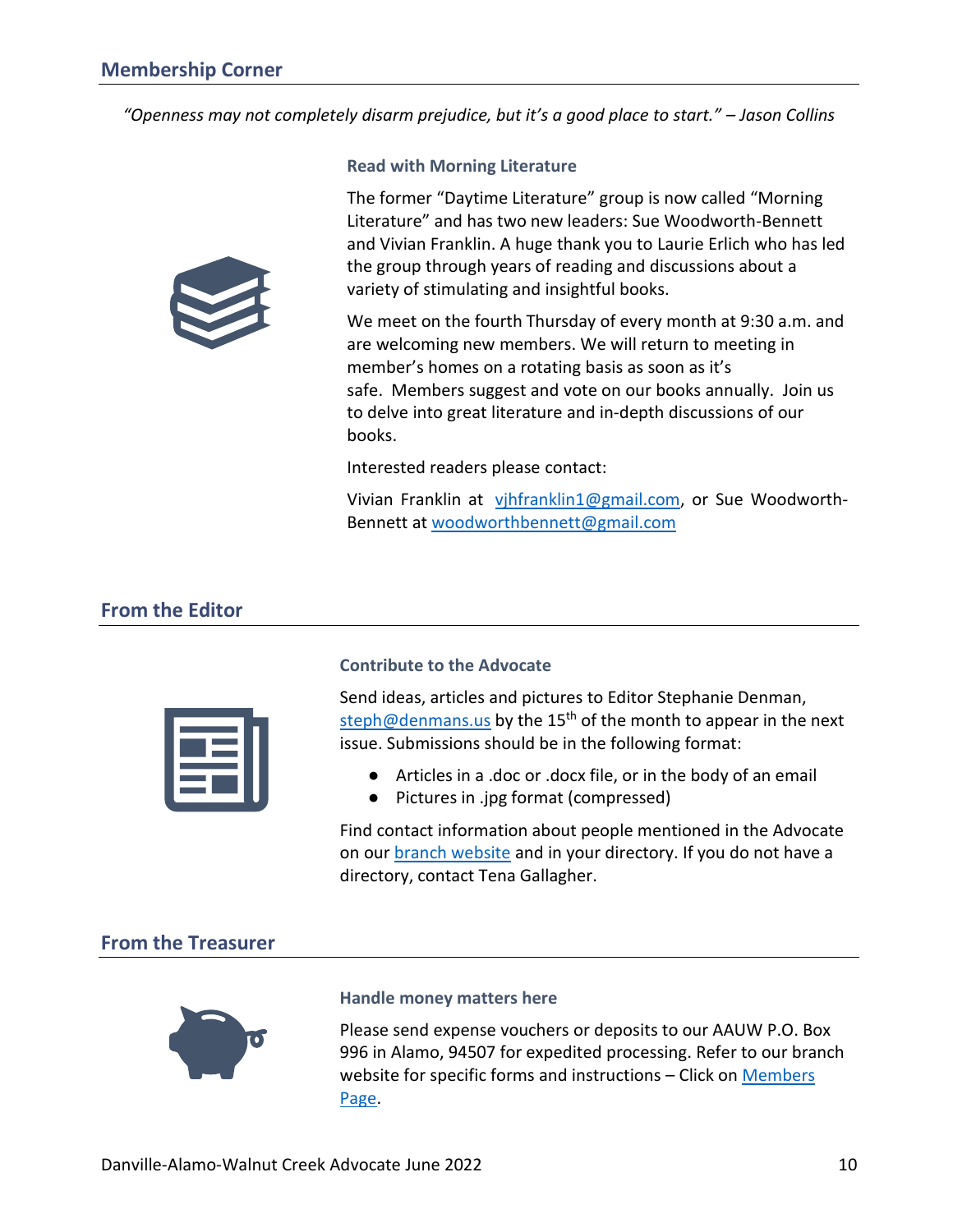# <span id="page-10-0"></span>**Our Wonderful Sponsors**

We're always looking for new advertisers. Funds go toward branch expenses such as printing, membership directory, and postage. Advertiser names and businesses will appear in our fall Membership Directory and the monthly Advocate. Contact Marsha Anderson Landau, email: [marsha888@comcast.net,](mailto:marsha888@comcast.net) or call (925) 351-8188.



# \*DAW AAUW members are marked with an asterisk